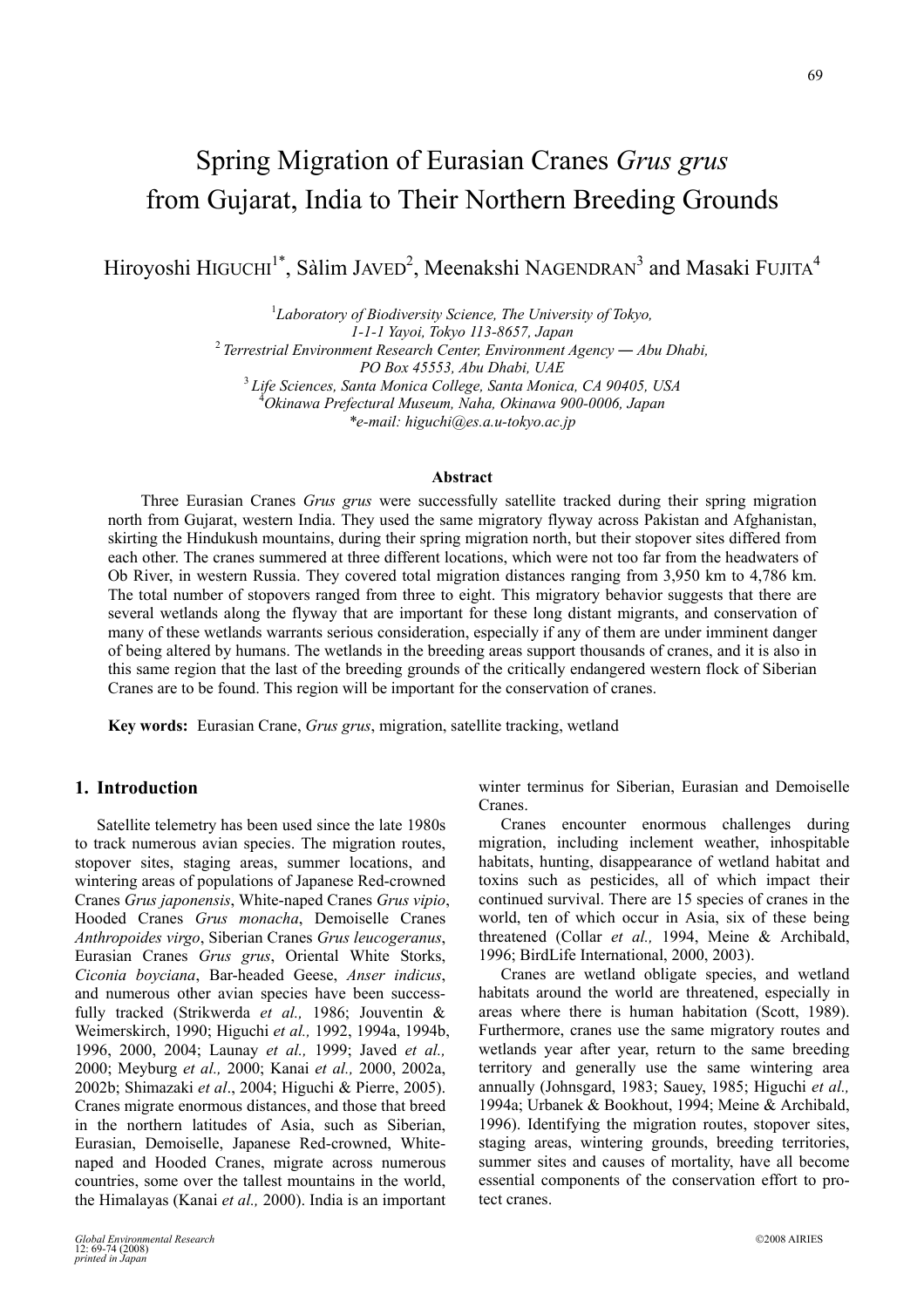Two Eurasian Cranes were first satellite tracked from Keoladeo National Park (KNP) in Bharathpur, Rajasthan, India, in 1993. These two birds left India on 2 April 1993, took a westerly route skirting the Hindukush, and arrived at their summer site near Omsk, Russia, on 2 May 1993, flying a total distance of 4,000 km, in 30 days of which 20 days were spent at rest sites (Higuchi *et al.,* 1994a). Kanai *et al*. (2000) described the fall migration south of Demoiselle Cranes from Mongolia and Kazakhstan to Gujarat, India. Also in that study (Kanai *et al*., 2000) the cranes from Mongolia flew directly over the Himalayas, and the crane from Kazakhstan skirted west of the Hindukush, finally wintering in Gujarat.

 The objectives of the present study were to determine the migration routes, stopover sites and migration pattern of a few Eurasian Cranes satellite-tracked from a different wintering area than KNP, *i.e*., Gujarat in northwestern India. This study was part of a larger project that also involved satellite tracking cranes and storks from the Russian Far-East (Higuchi *et al.,* 2000; Tamura *et al.,* 2000). We also discuss conservation issues in relation to the migration of Eurasian Cranes.

#### **2. Study Area and Methods**

The state of Gujarat, India, is an important wintering area for thousands of migratory birds, especially cranes and other water birds (Ali & Ripley, 1987; Grimmett *et al.,* 1999; Tiwari & Rahmani, 2002). Wetlands and grasslands in the area are important habitats which are now much reduced and fragmented (BirdLife International, 2003). Our field efforts were carried out in wetlands, agricultural lands and natural grasslands not far from the city of Bhuj. The area encompassing the Rann of Kutch and its surrounding wetlands and grasslands provide habitat for numerous species of birds and mammals.

Eurasian Cranes were captured using traditional, indigenous capture techniques to capture waterbirds (Higuchi *et al.,* 1994a). Experienced bird trappers who had worked on various projects with the Bombay Natural History Society and Department of Wildlife Sciences, Aligarh Muslim University, captured the birds. A series of noose lines (leg nooses) were laid out in potential feeding and drinking areas of the cranes, around peanut *Arachis hypogea* and sorghum *Sorghum vulgare* fields. Peanuts and sorghum are grown in Gujarat and are harvested during winter. Waste peanut and sorghum seeds after harvesting constitute the preferred food items for thousands of cranes in the region. Cranes typically visit these feeding sites at dawn. Our strategy of hiding noose lines in such areas was successful in capturing the cranes.

Two Eurasian Cranes were captured just 1 km from Lyja Village on Mandvi-Naliya Road (22.91ºN, 69.20ºE) and fitted with PTT IDs 22156 (on 2.01.1999) and 19003 (on 15.12.2000). A single Eurasian Crane was captured and fitted with PTT ID 22158 at Nakhatrana Village (23.240ºN, 69.151ºE) on 4.01.2000. All the cranes were captured and marked in the Bhuj district (27.217ºN, 77.533ºE), in Kutch (Table 1). Five other cranes were also captured and fitted with PTTs, but they could not be successfully tracked as location signals ceased to be received shortly after deployment of the PTTs, because of either malfunctioning PTTs or bird mortality.

The PTTs used were model T-2050, (manufactured by Nippon Telegraph and Telephone Corporation, NTT),  $70\times34\times23$  mm in size, weighed 45 g, and included an 18 cm antenna. These PTTs were harnessed as backpacks on captured cranes, with Teflon-treated ribbons as described in Nagendran *et al.* (1994). Each transmitter was programmed to send a signal every 60 seconds on a 6 hr active 12 hr inactive duty cycle to extend the battery life over 119-170 days. Location data were received through the Argos satellite system. Satellite location data ranged in accuracy from location class (LC) 0 (least accurate;  $>1,000$  m) to LC3 (most accurate;  $\leq 150$  m). We assumed LC1(350 m  $\leq$  accuracy  $\leq$ 1,000 m) and LC2 (150 m  $\leq$  accuracy  $\leq$  350 m) were accurate within 1 km, in line with maximum margins of error given by Keating *et al.* (1991) and Service Argos (1996). We included LC0 data when determining migration routes as long as locations obtained were reasonable with respect to tracking times and the location appeared to be logical and along the migration route where the preceding and following locations were LC1-3. We received some aberrant locations that were not in line with tracking times and excluded these from analyses. The time spent at any site was estimated as the difference between the first day of arrival and the day of departure from that site.

### **3. Results**

Three of the eight Eurasian Cranes captured and fitted with PTTs provided valuable migration data (Table 1, Fig. 1). For these three birds, twenty sites were identi-

**Table 1** Capture, marking and tracking of the three Eurasian Cranes that were successfully tracked.

| <b>PTT</b><br><b>ID</b> | Date of Marking | Locality         | Area       | Age      | <b>Duration</b><br>of<br>migration | Distance traveled from<br>wintering area to<br>summer location in km | <b>Summer Location</b> /<br>Country |
|-------------------------|-----------------|------------------|------------|----------|------------------------------------|----------------------------------------------------------------------|-------------------------------------|
| 22156                   | 2.1.1999        | Lyja, Crop field | Mandvi     | Adult    | 98 days                            | 3.950                                                                | Kokalaat, Kazakhstan                |
| 22158                   | 4.3.2000        | Chari Dhand      | Nakhatrana | Subadult | 27 days                            | 4.363                                                                | Isim, Russia                        |
| 19003                   | 15.12.2000      | Lyja, Crop field | Mandvi     | Adult    | 28 days                            | 4.786                                                                | Chelyabinsk, Russia                 |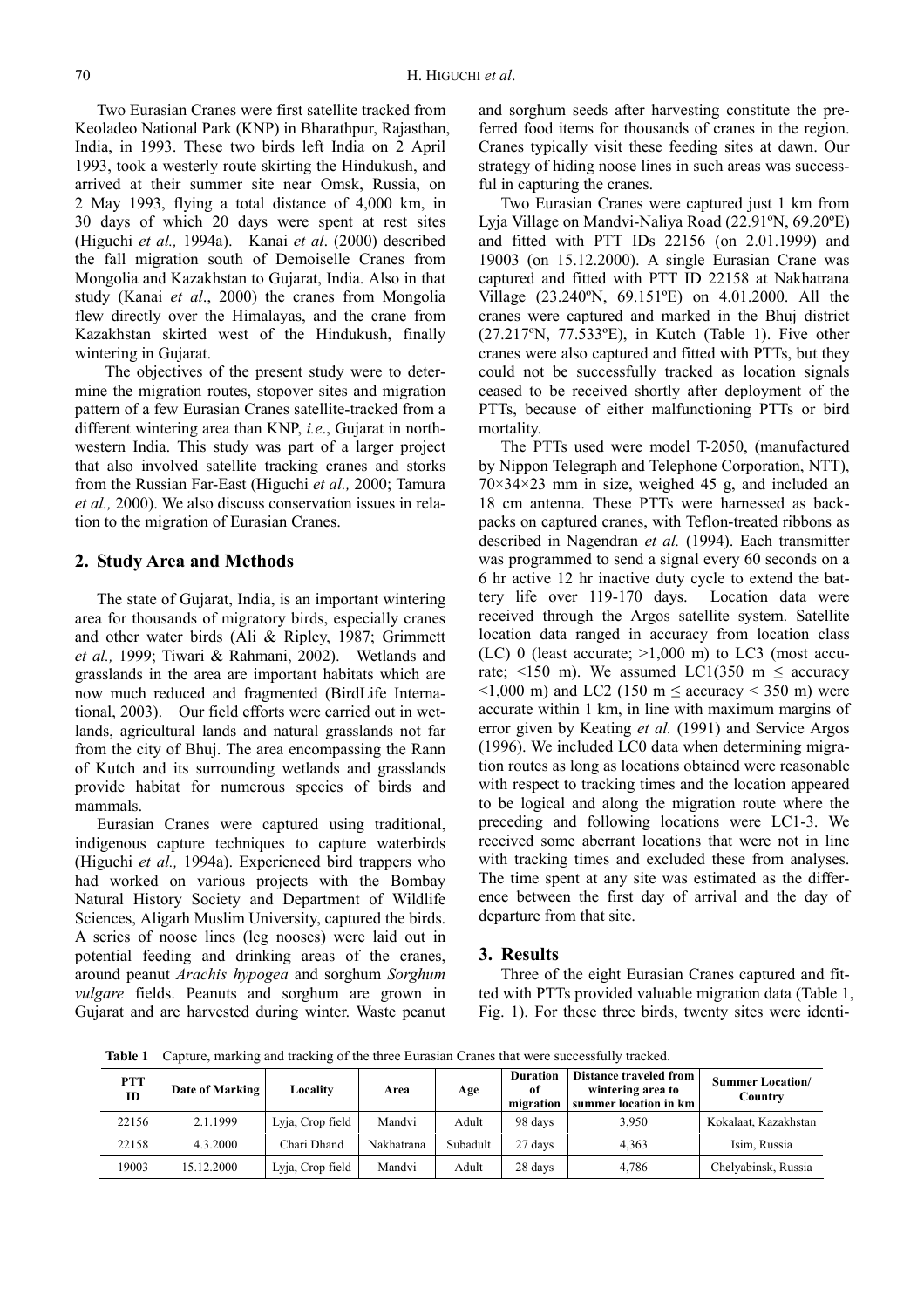

**Fig. 1** Spring migration routes of three Eurasian Cranes satellite tracked from Gujarat, India, during 1999-2001.

fied as stopover areas during the course of migration, excluding the wintering areas and summer sites (Table 2).

The Eurasian Crane fitted with PTT ID 22156 started spring migration on 8 March 1999. The last location signals were received from this bird on 29 July 1999. This crane had a total of eight stopover sites, one in Turkmenistan and the rest in Kazakhstan. The time spent at each stopover site was highly variable, ranging from 2-36 days (Table 2). The crane signaled from the first stopover site in Turkmenistan, in marshes around the Tedzen River east of the Iran-Turkmenistan border on 14 March and rested at this location for 36 days. The summer area for this crane was at Kokalaat (49.682ºN, 64.318ºE) in marshes along drainages of the Turgaj and Uly Ziansik Rivers in Kazakhstan. The crane covered a total of 3,950 km over a period of 98 days.

The Eurasian Crane fitted with PTT ID 22158 left India on 30 March 2000. Locations were not available for this crane until 11 April, and on this date locations were received from the marshes on the southern shores of the Aral Sea, south of Mujnak, at the mouth/delta of the Amu Darya, in Kazakhstan. Between 30 March and 11 April the crane had covered approximately 2,500 km. The bird left this site on 11 April. This crane had a total of two more stopover sites in Kazakhstan, before arriving at its summer site in Isim (56.805ºN, 69.409ºE), Russia, on 25 April, 2000, covering a total of 4,363 km over 27 days (Table 2, Fig. 1). PTT ID 22158 continued

**Table 2** A list of areas visited by the three Eurasian Cranes satellite tracked from Gujarat, India, during 1999-2001.

| PTT ID | Location                          | Country      | Latitude       | Longitude      | Duration of stay, dates<br>(days)        | Habitat         | <b>Comments</b>                        |
|--------|-----------------------------------|--------------|----------------|----------------|------------------------------------------|-----------------|----------------------------------------|
| 22156  | Mandvi                            | India        | 22.900-23.060N | 69.021-69.245E | Jan. 2-Mar. 8, 1999, (66+)               | Wetland         | Capture site                           |
| 22156  | East of<br>Turkmenistan<br>border | Turkmenistan | 36.612-36.701N | 61.296-61.671E | Mar. 14-Apr. 18, 1999,<br>(36)           | River drainage  | Rest area                              |
| 22156  |                                   |              | 43.427-43.485N | 62.010-62.322E | Apr. 20-21, 1999, (2)                    | River drainage  | Rest area                              |
| 22156  | Zhuban                            | Kazakhstan   | 49.889-49.909N | 61.775-61.816E | Apr. 24-27, 1999, (4)                    | River drainage  | Rest area                              |
| 22156  |                                   |              | 51.337-51.441N | 63.131-63.403E | May 1-8, 1999, (8)                       | Wetland         | Rest area                              |
| 22156  | Ul'Kensor                         | Kazakhstan   | 51.505-51.621N | 62.605-62.897E | May 9-27, 1999, (19)                     | Wetland         | Rest area                              |
| 22156  | Kosagal                           | Kazakhstan   | 51.565-51.588N | 63.417-63.485E | May 28-31, 1999, (4)                     | Wetland         | Rest area                              |
| 22156  | Aralkol                           | Kazakhstan   | 51.033-51.081N | 62.847-62.942E | Jun. 2-8, 1999, (7)                      | Wetland         | Rest area                              |
| 22156  | Torghay                           | Kazakhstan   | 49.460-49.651N | 63.652-63.741E | Jun. 9-12, 1999, (4)                     | River drainage  | Rest area                              |
| 22156  | Kokalaat                          | Kazakhstan   | 49.682-49.852N | 64.094-64.443E | Jun. 13-Jul. 29, 1999,<br>$(47+)$        | River drainage  | Summering area                         |
| 22158  | Nakhatrana                        | India        | 23.224-23.257N | 69.075-69.163E | Mar. $4-30$ , $2000$ , $(27+)$           | Wetland         | Capture site                           |
| 22158  |                                   | Kazakhstan   | 43.157N        | 59.577E        | Apr. 11, 2000, (1)                       |                 | Rest area                              |
| 22158  |                                   | Kazakhstan   | 48.764N        | 64.412E        | Apr. 13, 2000, (1)                       | Amu Darya delta | Rest area                              |
| 22158  |                                   | Kazakhstan   | 50.397N        | 66.675E        | Apr. 15, 2000, (1)                       | River drainage  | Rest area                              |
| 22158  | Ishim                             | Russia       | 56.792-56.808N | 69.409-69.469E | Apr. 25-May 7, 2000,<br>$(13+)$          | River drainage  | Summering area                         |
| 22158  | Morvi                             | India        | 22.727-23.697N | 70.520-70.967E | Nov. 23, 2000-Feb. 13,<br>$2001, (83+)$  | Wetland         | 2000 capture site.<br>2001 winter site |
| 19003  | Mandvi                            | India        | 22.796-23.002N | 68.962-69.849E | Dec. 15, 2000-Mar. 31,<br>$2001, (107+)$ | Wetland         | Capture site                           |
| 19003  |                                   | Afghanistan  | 30.197N        | 64.153E        | Apr. 3, 2001, (1)                        | River drainage  | Rest area                              |
| 19003  |                                   | Afghanistan  | 32.059N        | 65.151E        | Apr.4, 2001, (1)                         | Wetland         | Rest area                              |
| 19003  |                                   | Afghanistan  | 34.007N        | 61.396E        | Apr.4, 2001, (1)                         | River drainage  | Rest area                              |
| 19003  | East of<br>Ashikabad              | Turkmenistan | 38.080-38.312N | 59.428-59.710E | Apr.6-11, 2001, (6)                      | River drainage  | Rest area                              |
| 19003  |                                   | Kazakhstan   | 43.578N        | 59.709E        | Apr. 13, 2001, (1)                       | Near Aral Sea   | Rest area                              |
| 19003  |                                   | Kazakhstan   | 47.538-47.858N | 63.799-64.141E | Apr. 15-16, 2001, (2)                    | River drainage  | Rest area                              |
| 19003  |                                   | Kazakhstan   | 47.774N        | 62.345E        | Apr.16, 2001, (1)                        | River drainage  | Rest area                              |
| 19003  | Emba                              | Kazakhstan   | 49.643-49.727N | 59.224-59.332E | Apr.17-23, 2001, (7)                     | River drainage  | Rest area                              |
| 19003  | Chelvabinsk                       | Russia       | 55.361-55.478N | 61.900-62.483E | Apr.27-Jul.28, 2001,<br>$(93+)$          | Wetland         | Summering area                         |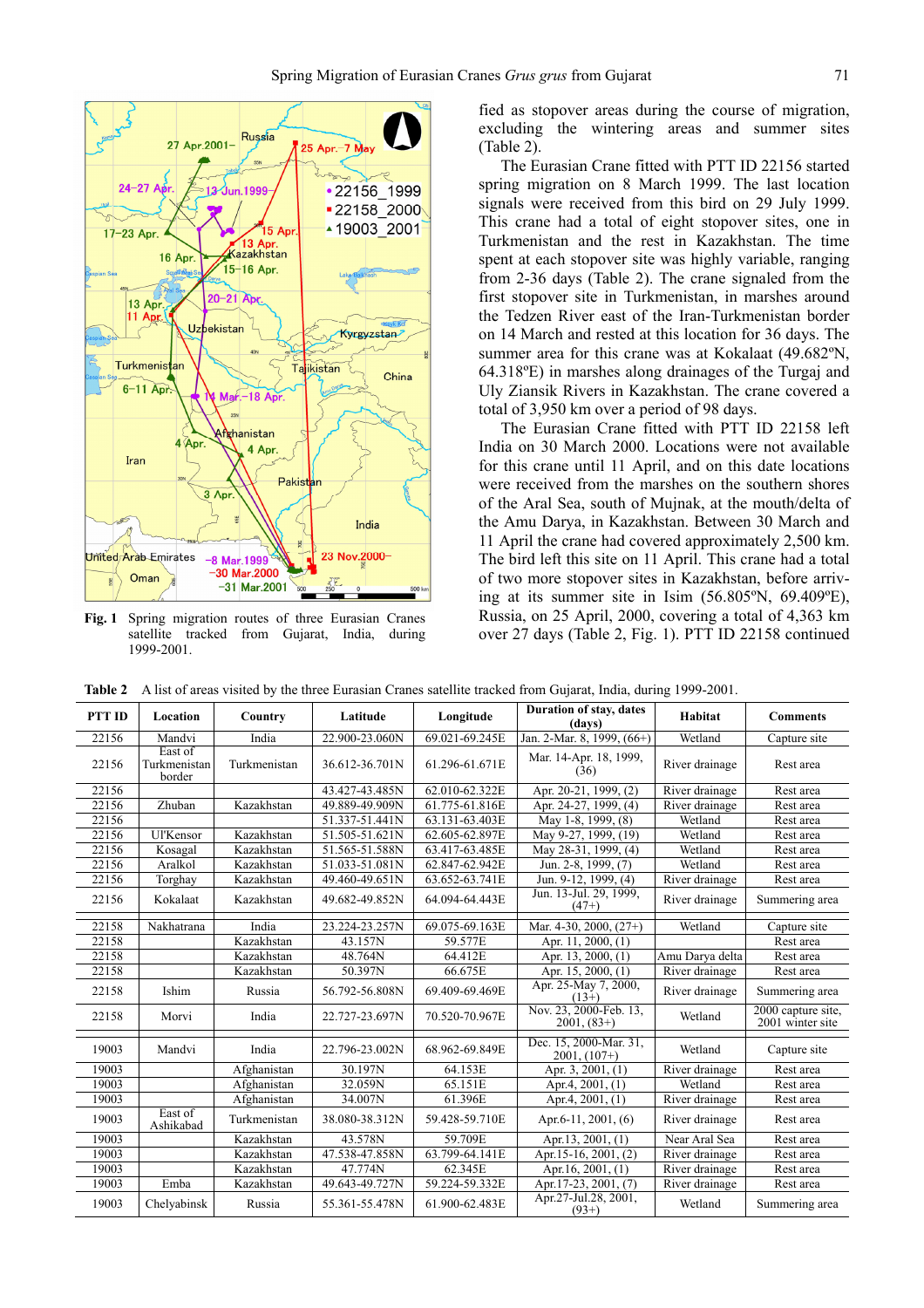to signal intermittently throughout the summer, and even provided some locations during its fall migration south. Final signals were received from this PTT during 5-13 February, 2001, from Morvi in Gujarat, India, which was about 200 km from its capture site/wintering area in 2000.

The Eurasian Crane fitted with PTT ID 19003 left on migration on 31 March, 2001. The crane had three stopover sites in southern and southeastern Afghanistan along the tributaries and floodplains of the Helmand River, each for one day, on 3 and 4 April, then it rested in Turkmenistan from 6-11 April east of Ashbad, followed by three stopover locations in Kazakhstan, each for one day, on 13, 15, and 16 April. On 13 April this crane rested by the Aral Sea, followed by stops along the Turgaj River drainage from 15-23 April. This crane's summer site was near Chelyabinsk (55.395ºN, 62.117ºE), Russia, where it arrived on 27 April (Table 2, Fig. 1). Signals were received from this PTT through 28 July, 2001. This crane covered a total of 4,786 km over a period of 28 days.

## **4. Discussion**

The three cranes used the same migratory flyway across Pakistan and Afghanistan, skirting the Hindukush mountains, during their spring migration north, but their stopover sites differed from each other. Both the cranes tracked in 1993 took 30 days to complete their migration covering little over 4,000 km of total distance. The cranes tracked in our study covered total migration distance from 3,950 km (ID 22156) to 4,786 km (ID 19003). The total number of stopovers ranged from three to eight, which is comparable to five main stopovers used by the two cranes in 1993.

This migratory behavior suggests that there are several wetlands along the flyway that are important to these long distant migrants (Shimazaki *et al*., 2004; Higuchi & Pierre, 2005), and conservation of many of these wetlands warrants serious consideration, especially if any of them are under imminent danger of being altered by humans. Their staging and stopover sites also differed from those used by the Eurasian Cranes tracked from India in 1993 (Higuchi *et al.*, 1994a). The summer sites of cranes satellite tracked from India to Russia in 1993 were east of the Ural Mountains, not far from the summer sites of the Siberian Cranes satellite tracked from Iran (Kanai *et al.*, 2002a). However, it appears that all three successfully satellite tracked cranes from this three-year study summered within fairly close proximity of each other. The wetlands in this region support thousands of cranes, and it is also in this same region that the last breeding grounds of the critically endangered western flock of Siberian Cranes are to be found (Kanai *et al.*, 2002a). This region is important for the conservation of cranes.

More long term satellite tracking studies of Eurasian and Demoiselle cranes from their wintering grounds across India would provide much needed migratory data, such as different migratory routes, innumerable stopover and staging areas, different breeding/summer sites, and the potential threats that these migrants face. Basic biological and ecological information is necessary to the continuation of conservation efforts for many species, and cranes rank high on the list, since they continue to decline in numbers. This three-year study is a pilot effort, and the results suggest a continuation of such satellite tracking efforts to help expand our basic knowledge and understanding of these long-distant migrants.

## **Acknowledgements**

We thank the University of Tokyo for providing grants to undertake this work. Special thanks are extended to D. Ferguson (USFWS) for his support and encouragement. We thank the Gujarat Forest Department for its unprecedented support to undertake crane telemetry work. Special thanks are extended to C.S. Upadhyay (Undersecretary Gujarat Government), G. A. Patel (Chief Wildlife Warden, Gujarat) and Bharat Pathak (Conservator of Forest, Gujarat) for their unconditional support and quick processing of our permission. We also thank the Conservator of Forests, Kutch, Surendra Kumar (Wildlife Preservation Officer, Govt. of India) for their support. We sincerely acknowledge the support and cooperation of the officials of Ministry of the Environment, Government of India, Department of Wildlife Sciences, AMU, and the Bombay Natural History Society (for leasing the bird trappers during our fieldwork). We also thank Emiko Morishita, Emiko Hiraoka, Naoya Hijikata, Shahid Bashir Khan and Tahmina Shafiq for their help in preparing this manuscript. Finally we thank Himmatsinhji, M. Qasim, M. Akhtar, Ali Hussain, Mohammad, Jaseem Baksh and Tanveer for their invaluable expertise and assistance with field work. This research was funded by Ministry of the Environment of Japan.

#### **References**

- Ali, S. and S. D. Ripley (1987) *Handbook of the Birds of India and Pakistan.* Oxford University Press, New Delhi.
- BirdLife International (2000) *Threatened Birds of the World*. Barcelona and Cambridge, UK, Lynx Editions and BirdLife International.
- BirdLife International (2003) *Saving Asia's Threatened Birds: a Guide for Government and Civil Society.* Cambridge, UK, BirdLife International.
- Collar, N. J., M. J. Crosby and A. J. Stattersfield (1994) *Birds to Watch 2: The World List of Threatened Birds.* Cambridge, UK, Birdlife International (Birdlife Conservation Series No. 4).
- Grimmet, R., C. Inskipp and T. Inskipp (1999) *A Guide to the Birds of India, Pakistan, Nepal, Bangladesh, Bhutan, Sri Lanka and the Maldives.* Princeton University Press, New Jersey.
- Higuchi, H., M. Nagendran, Y. Darman, M. Tamura, V. Andronov, M. Parilov, H. Shimazaki and E. Morishita (2000) Migration and habitat use of oriental white storks from satellite tracking studies. *Global Environmental Research,* 4: 169-182.
- Higuchi, H., K. Ozaki, G. Fujita, M. Soma, N. Kanmuri and M. Ueta (1992) Satellite tracking of migration routes of cranes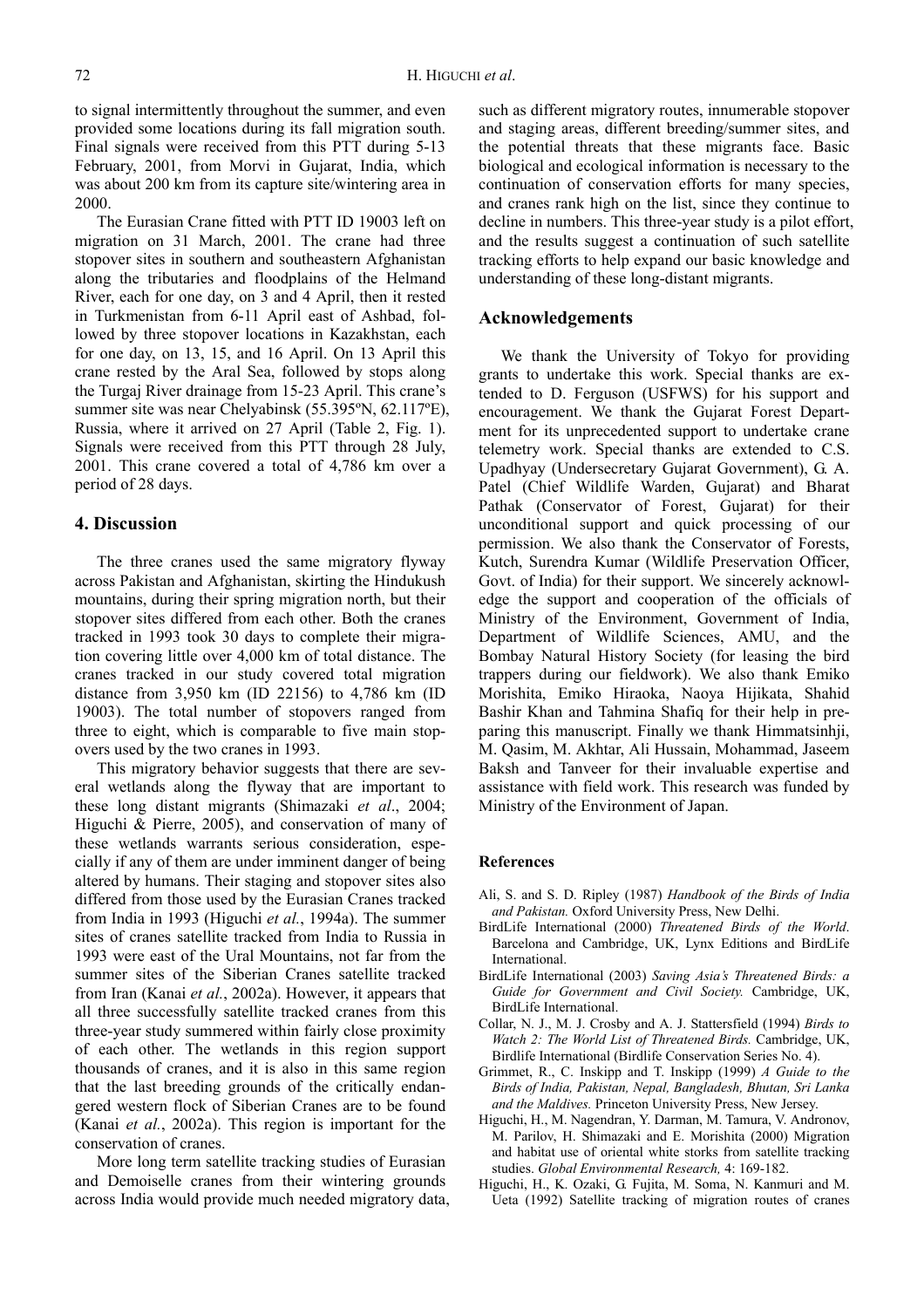from southern Japan. *Strix,* 11: 1-20.

- Higuchi, H., M. Nagendran, A. G. Sorokin and M. Ueta (1994a) Satellite Tracking of common cranes *Grus grus* migrating north from Keoladeo National Park, India. *In*: H. Higuchi and J. Minton, eds., *Proceedings of the International Symposium "The Future of Cranes and Wetlands."* Tokyo, Japan, pp. 26-31.
- Higuchi, H., K. Ozaki, K. Golovuskin, O. Goroshko, V. Krever, J. Minton, M. Ueta, V. Andronov, S. Smirenski, V. Ilyashenko, N. Kanmuri and G. Archibald (1994b) The migration routes and important rest-sites of cranes satellite tracked from southcentral Russia. *In*: H. Higuchi and J. Minton, eds., *Proceedings of the International Symposium "The Future of Cranes and Wetlands."* Tokyo, Japan, pp. 15-25.
- Higuchi, H., K. Ozaki, G. Fujita, J. Minton, M. Ueta, M. Soma and N. Mita (1996) Satellite tracking of white-naped crane migration and the importance of Korean Demilitarized Zone. *Conservation Biology,* 10: 806-812.
- Higuchi, H., J. P. Pierre, V. Krever, V. Andronov, G. Fujita, K. Ozaki, O. Goroshko, M. Ueta, S. Smirensky and N. Mita (2004) Using a remote technology in conservation: Satellite tracking White-naped Cranes in Russia and Asia. *Conservation Biology,* 18: 136-147.
- Higuchi, H. and J. P. Pierre (2005) Satellite tracking and avian conservation in Asia. *Landscape and Ecological Engineering,*  $1: 33-42.$
- Javed, S., J. Y. Takekawa, D. C. Douglas, A. R. Rahmani, Y. Kanai, M. Nagendran, B. C. Choudhury and S. Sharma (2000) Tracking the spring migration of a bar-headed goose (*Anser indicus*) across the Himalaya with satellite telemetry. *Global Environmental Research,* 4: 195-205.
- Johnsgard, P. (1983) *Cranes of the World*. Indiana University Press, Bloomington, Indiana, USA.
- Jouventin, P. and H. Weimerskirch (1990) Satellite tracking of wandering albatrosses. *Nature,* 343: 746-776.
- Kanai, Y., J. Minton, M. Nagendran, M. Ueta, B. Auyrsana, O. Goroshko, A. F. Kovshar, N. Mita, R. N. Suwal, K. Uzawa, V. Krever and H. Higuchi (2000) Migration of demoiselle cranes based on satellite tracking and fieldwork. *Global Environmental Research,* 4: 143-153.
- Kanai, Y., M. Nagendran, M. Ueta, Y. Markin, J. Rinne, A. G. Sorokin, H. Higuchi and G. W. Archibald (2002a) Discovery of breeding grounds of a Siberian Crane *Grus leucogeranus* flock that winters in Iran, via satellite telemetry. *Bird Conservation International,* 12: 327-333.
- Kanai, Y., M. Ueta, N. Germogenov, M. Nagendran, N. Mita and H. Higuchi (2002b) Migration and important resting areas of Siberian cranes (*Grus leucogeranus*) between northeastern Siberia and China as revealed by satellite tracking. *Biological Conservation,* 106: 339-346.
- Keating, K. A., W. G. Brewster and C. H. Key (1991) Satellite telemetry: Performance of animal tracking system. *Journal of Wildlife Management,* 55: 160-171.
- Launay, F., O. Combreay and M. Al Bowardi (1999) Annual migration of Houbara Bustard *Chlamydotis undulata macqueeni* from the United Arab Emirates. *Bird Conservation International,* 9: 155-161.
- Meine, C. D. and G. W. Archibald (1996) The cranes: status survey and conservation action plan. Gland, Switzerland and Cambridge, U.K., IUCN.
- Meyburg, B. U., W. Scheller and C. Meyburg (2000) Migration and wintering of the lesser spotted eagle *Aquila pomarina*: A study by means of satellite telemetry. *Global Environmental Research,* 4:183-193.
- Nagendran, M., H. Higuchi and A. G. Sorokin (1994) A harnessing technique to deploy transmitters on cranes. *In*: H. Higuchi and J. Minton, eds., *Proceedings of the International Symposium "The Future of Cranes and Wetlands."* Tokyo, Japan, pp. 57-70.
- Sauey, R. T. (1985) The range, status, and winter ecology of the Siberian Crane (*Grus leucogeranus*). Ph.D. Thesis, Cornell University, Ithaca, New York, USA.
- Scott, D. A. (1989) *A Directory of Asian Wetlands*. World Conservation Union, Cambridge.
- Service Argos, Inc. (1996) Argos User Manual, v.1.0. Service Argos, Inc., Landover, MD. 176 p.
- Shimazaki, H., M. Tamura, Y. Darman, V. Andronov, M. Parilov, M. Nagendran and H. Higuchi (2004) Network analysis of potential migration routes applied to identification of important stopover sites for Oriental White Storks (*Ciconia boyciana*). *Ecological Research*, 19: 683-698.
- Strikwerda, T. E., M. R. Fuller, W. S. Seegar, P. W. Howey and H. D. Black (1986) Bird-borne satellite transmitter and location program. *Johns Hopkins APL Technical Digest,* 7: 203-208.
- Tamura, M., H. Higuchi, H. Shimazaki, H. Oguma, Y. Darman, V.A. Andronov, M. Nagendran and M. Parilov (2000) Satellite observation of movements and habitat conditions of Redcrowned Cranes and Oriental White Storks in East Asia. *Global Environmental Research*, 4: 207-217.
- Tiwari, J.K. and A.R. Rahmain (2002) The Common Crane *Grus grus* and its habitat in Kutch Gujrat, India. In Birds of Wetlands and Grasslands. *In*: A.R. Rahmani and Ugra, eds., *Proceedings of the Salim Ali Centenary Seminar on Conseravtion Avifauna of Wetalnds and Grasslands*. Bombay Natural History Society.
- Urbanek, R. P. and T. A. Bookhout (1994) Performance of captive-reared cranes released into a migration route in eastern North America *In*: H. Higuchi and J. Minton, eds., *Proceedings of the International Symposium "The Future of Cranes and Wetlands."* Tokyo, Japan, pp. 121-129.



#### **Hiroyoshi HIGUCHI**

Hiroyoshi HIGUCHI is a Professor of Biodiversity Science at the University of Tokyo. He is interested in various aspects of Environmental Sciences, ranging from the ecology and conservation of migratory birds through the conflicts between wildlife and humans to the effects of climate change on biodiversity. He has published

many books including "*What's Wrong with Crows*!?" (Shogakkan, Tokyo) and "*Bird Migration – Satellite Tracking of Migratory Birds* –" (NHK Books, Tokyo). He has served as the Editor-in-Chief of *Global Environmental Research* since 2006.



#### **Salim JAVED**

Dr. Salim JAVED is Deputy Manager of Bird Conservation at the Environment Agency – Abu Dhabi in the United Arab Emirates. He has a Masters and PhD in Wildlife Sciences from the Department of Wildlife Science, Aligarh Muslim University, India, where he taught post-graduate students for several years before moving to the UAE. He is interested in studies of

movement and migration using satellite telemetry and has been working in this field both in the UAE and overseas, particularly in India.